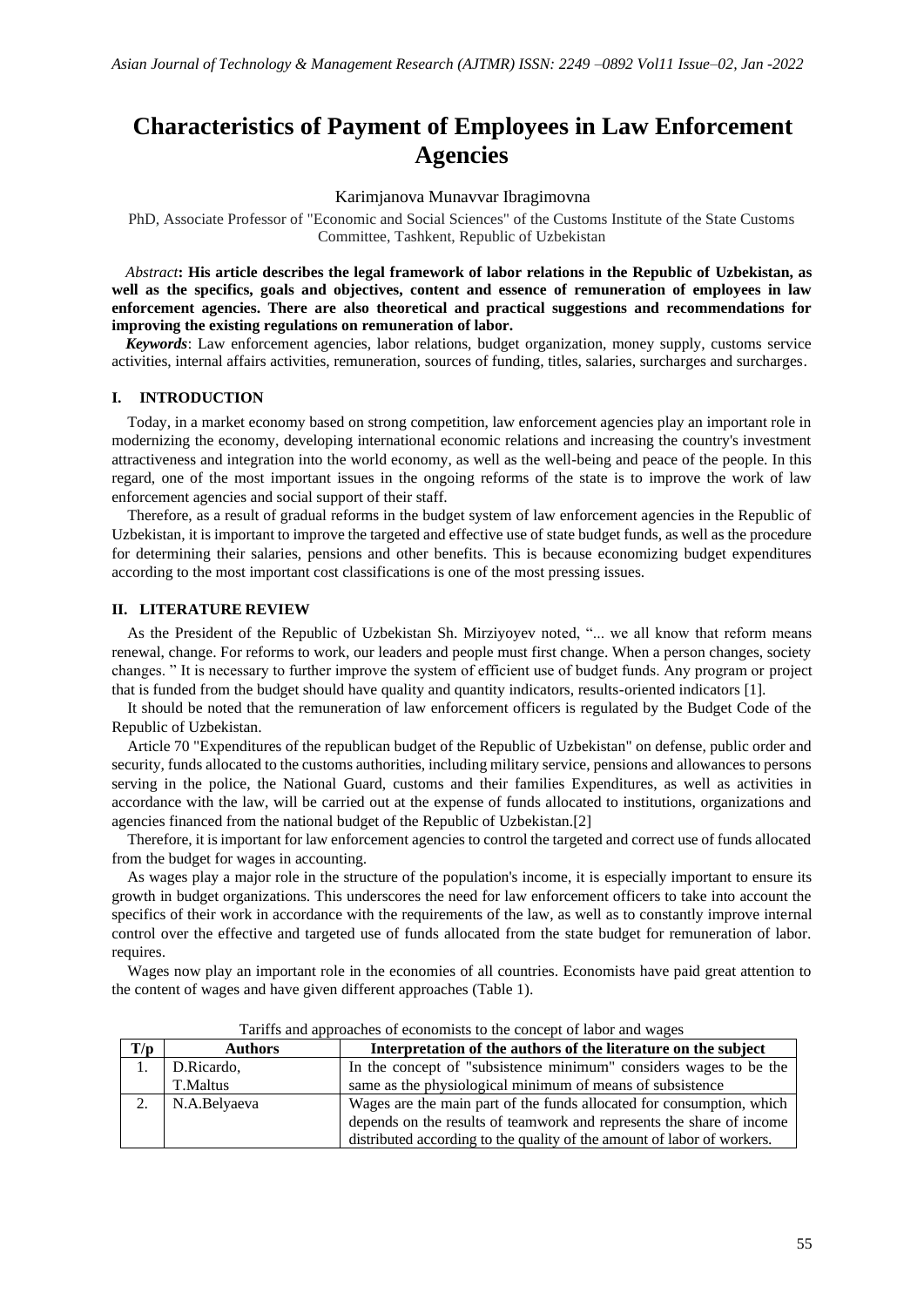|    | Sh.Sh.Shodmonov, | Wages are the monetary expression of the share of workers and             |  |
|----|------------------|---------------------------------------------------------------------------|--|
|    | U.V.G'afurov     | employees in the national product, depending on the quantity, quality and |  |
|    |                  | productivity of labor.                                                    |  |
| 4. | A.A.Karimov,     | Wages are the part of national income that is distributed among workers   |  |
|    | J.E.Kurbanbaev,  | and employees in accordance with the quantity and quality of labor and    |  |
|    | S.A.Jumanazarov  | used for personal consumption.                                            |  |
|    | M.I.Karimjonova  | Salary of customs officers is a monetary allowance consisting of salary,  |  |
|    |                  | rank salary, compensation and all overtime and additional payments        |  |
|    |                  | established by law                                                        |  |

According to the above data, in our opinion, in the system of law enforcement agencies, the remuneration of employees engaged in service activities is expressed as a monetary provision.

In this regard, for the first time in our country, the Republic of Uzbekistan September 16, 2016 "On Internal Affairs." Law of the Republic of Uzbekistan No. ZRU 407 and 2018 The adoption of the Law of the Republic of Uzbekistan "On Amendments and Addenda to the Law on the State Customs Service" No. ZRU-502 of October 18 has played an important role in the activities of law enforcement agencies. These laws define the procedure for remuneration of law enforcement officers (Table 2).[3]

|     | Table 2. Legal basis for remuneration of law emorgement officers |                                                   |  |  |  |
|-----|------------------------------------------------------------------|---------------------------------------------------|--|--|--|
| T/p | <b>Customs authorities</b>                                       | Law of the Republic of Uzbekistan "On             |  |  |  |
|     |                                                                  | <b>Internal Affairs'' No. ZRU-407</b>             |  |  |  |
| 1.  | Ensuring the mode of service transition                          | Service in law enforcement agencies               |  |  |  |
|     | The duration of working hours for customs                        | duration of working hours of<br>The<br>law        |  |  |  |
|     | officers may not exceed forty hours per week.                    | enforcement officers per week                     |  |  |  |
|     | If necessary, employees can be involved in                       | may not exceed forty hours.                       |  |  |  |
|     | the transition to the service in a reinforced or                 | If necessary, law enforcement officers may be     |  |  |  |
|     | round-the-clock mode.                                            | involved in the service on a reinforced or round- |  |  |  |
|     | The enhanced mode of service provides for                        | the-clock basis.                                  |  |  |  |
|     | the appointment of a service with a duration of                  | The enhanced regime provides for the              |  |  |  |
|     | no more than four hours per day outside working                  | appointment of law enforcement officers to work   |  |  |  |
|     | hours                                                            | no more than four hours a day outside working     |  |  |  |
|     |                                                                  | hours.                                            |  |  |  |
|     |                                                                  |                                                   |  |  |  |
| 2.  | <b>Remuneration of customs officers.</b>                         | <b>Remuneration of law enforcement officers</b>   |  |  |  |
|     | The types and amount of money supply to                          |                                                   |  |  |  |
|     | customs officers shall be approved by the                        | The types and amount of benefits for law          |  |  |  |
|     | President of the Republic of Uzbekistan.                         | enforcement officers shall be approved by the     |  |  |  |
|     | Customs officers are provided with money and                     | President of the Republic of Uzbekistan.          |  |  |  |
|     | food.                                                            | Police officers shall be provided with money      |  |  |  |
|     |                                                                  | and food in the manner and amounts established    |  |  |  |
|     |                                                                  | by law.                                           |  |  |  |

 $Table 2: Local basic form approximation of low on the$ 

Based on the above information, it should be noted that the relationship of remuneration of employees of law enforcement agencies is regulated by the Constitution of the Republic of Uzbekistan, the Labor Code and the Budget Code [4]. They also fulfill the obligations established by the internal regulations of the Ministry of Internal Affairs and the customs authorities, and enjoy the rights and freedoms. In this regard, it should be noted that law enforcement officers act as representatives of the state body in the performance of their duties in accordance with the requirements of the main tasks and areas of activity and are under state protection [5].

## **III. ANALYSIS AND DISCUSSION**

In today's globalized, highly competitive economy, the world is witnessing changes and trends in wages and minimum wages. The first and decisive factor in the problems is the question of the correct setting of its minimum norms for the survival of the people in the payment of this labor.

According to the European Union's statistics agency, the minimum wage in Luxembourg, the richest country in the European Union, is nine times that of Bulgaria, the poorest country in the bloc. It is said that the current minimum wage in Luxembourg is 1999 euros, while in Bulgaria it is 235 euros. The top five on the highest minimum wage, excluding Luxembourg, include Ireland at  $\epsilon$  1,563, the Netherlands at  $\epsilon$  1,552, Belgium at  $\epsilon$ 1,532 and Germany at € 1,498. The lowest rates were recorded in Romania at 275 euros, Latvia at 380 euros,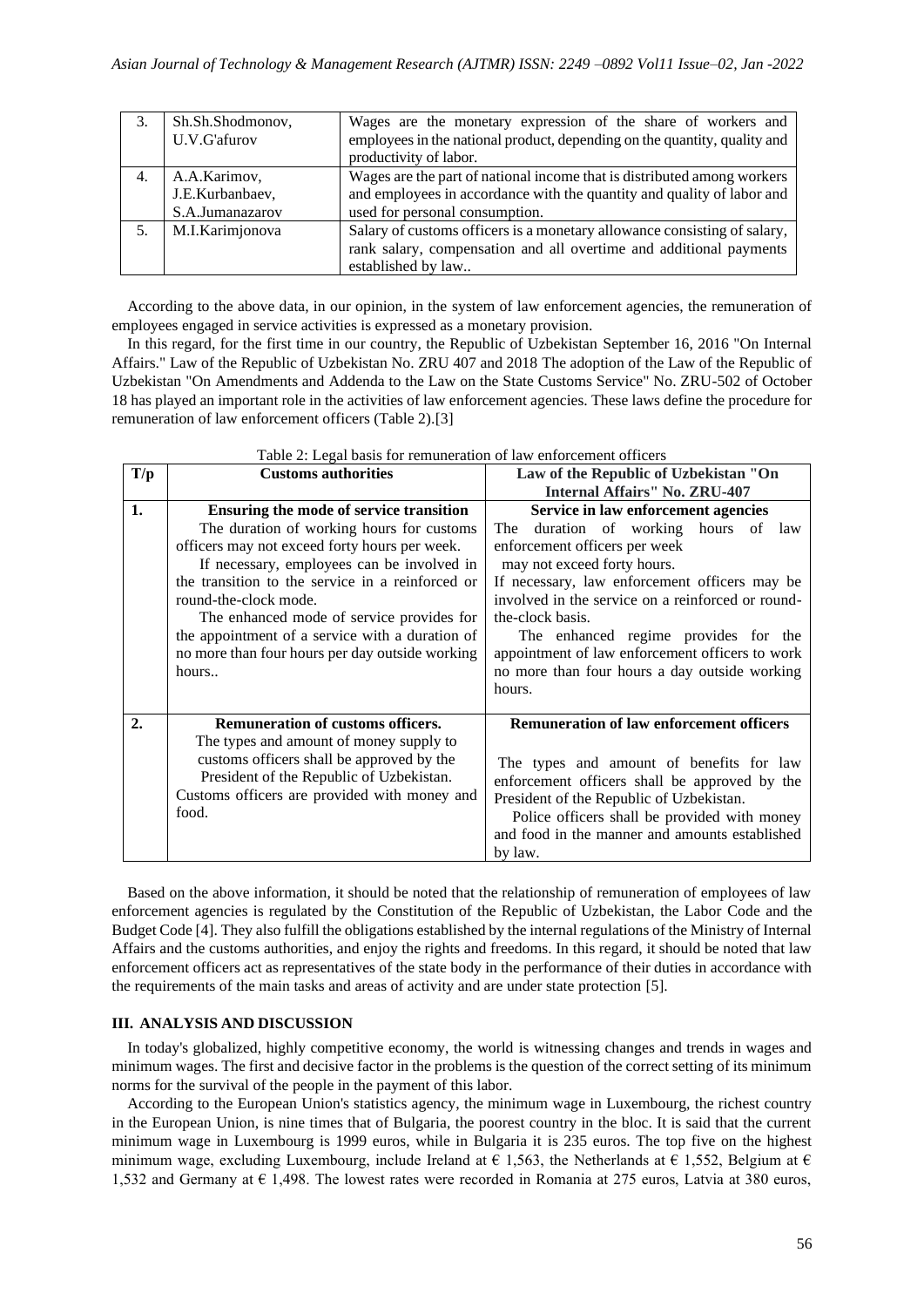Lithuania at 380 euros and the Czech Republic at 407 euros.

The speech of the President of the Republic of Uzbekistan Shavkat Mirziyoyev at the joint session of the Oliy Majlis dedicated to the inauguration ceremony "We will resolutely pursue the path of democratic reforms on the basis of the New Uzbekistan Development Strategy" is important for the development of our country.

The strategy is to build a people's state through the development of a free civil society, justice and the rule of law - building a democratic state, developing the national economy and its growth rates at the level of modern requirements, fair social policy, quality education, spiritual and enlightenment reforms. covering important issues such as further strengthening the capacity of law enforcement agencies.

Looking back over the years, we can see that we have witnessed large-scale reforms. Changes in each area, applied modern practices, projects, human well - being and its all targeted measures aimed at enhancing its dignity have been implemented.

At the heart of the reforms being carried out by the head of our state, the social protection of our people is aimed at increasing their real incomes and rewarding their work.

We know that the division of wages into basic and additional is important to reveal the economic significance and legal nature of wages as a form of payment for labor. Remuneration is set by the state on a regular basis to meet the personal material needs of employees in accordance with the quantity and quality of work performed.

Taking into account the specifics of remuneration of law enforcement officers, their monetary benefits for basic salaries and surcharges can be classified as follows (Figure 1).



Figure 1. Compensation structure of law enforcement officers

The processes of accounting and remuneration of law enforcement officers (internal affairs and customs) are radically different from other budget organizations and other government agencies due to their complexity and specificity.

In accordance with the procedures established by the normative legal acts on remuneration of labor, the structure of cash benefits on the basic salary consists of salaries of positions and special titles of employees. We will also be able to classify and determine the payment of surcharges and surcharges to law enforcement officers as follows (Figure 2).



Figure 2. Classification of surcharges and surcharges in law enforcement agencies

Internal regulatory documents on the establishment and payment of all premiums and surcharges have been developed and systematized by law enforcement agencies. In addition, bonuses and incentives are determined and paid on the basis of the achievements of each employee at the end of their service.

Today, there is a need to use innovative digital information technologies to improve the work of customs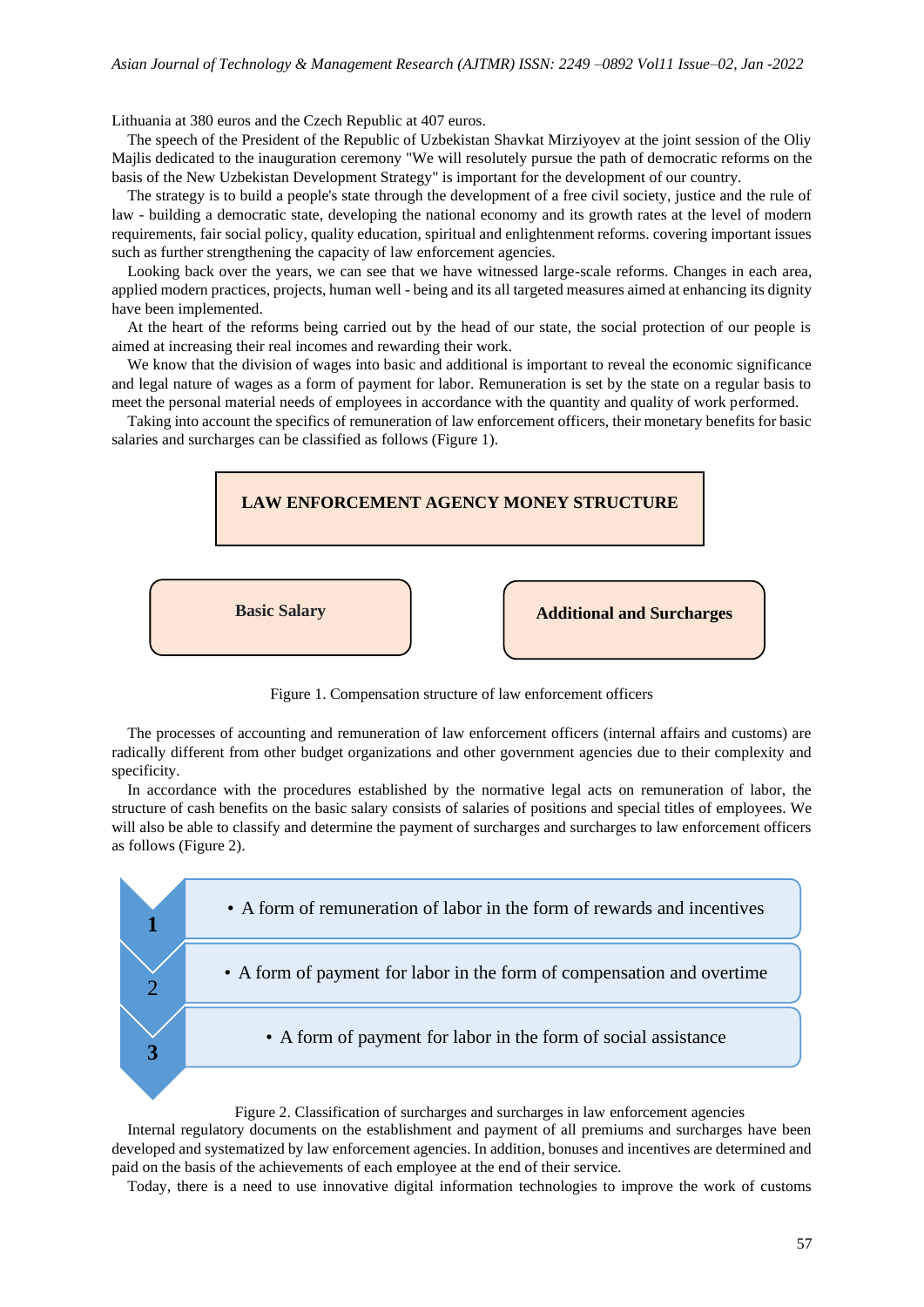officers and their remuneration, especially in the customs authorities.

In this regard, a number of measures are being taken to create an informed software for the rating system of customs officers.

It should be noted that another peculiarity of the remuneration of law enforcement officers is that we can see it below (Figure 3).



Figure 3. Peculiarities of remuneration of law enforcement officers

Employees admitted to the customs authorities are given special ranks. Special titles are announced on the basis of the order on personal content. Special ranks are also given to law enforcement officers. The procedure for awarding and depriving of special titles shall be established by the President of the Republic of Uzbekistan.

The next special ranks in customs bodies are given to the employees who have passed the established term of service, according to the rank of the position they hold.

There are specific differences in specific titles in law enforcement customs and internal affairs, the analysis of which can be seen below (Table 3).

| $\mathbf{T}$ | <b>Special titles of customs officers</b>    | Special ranks of law enforcement officers     |
|--------------|----------------------------------------------|-----------------------------------------------|
| 1.           | Staff of sergeants:                          | Composers:                                    |
|              | - Junior sergeant of the customs service;    | -safdor.                                      |
|              | -service sergeant;                           | Staff of sergeants:                           |
|              | - Senior Sergeant of the Customs Service.    | - junior sergeant, sergeant, senior sergeant. |
|              | Officers:                                    | Officers:                                     |
|              | Junior Officers;                             | Junior officers:                              |
|              | - lieutenant of customs service;             | - lieutenant;                                 |
| 2.           | - Senior Lieutenant of the Customs Service;  | - senior lieutenant:                          |
|              | -Captain of the Customs Service.             | - Captain.                                    |
|              | Senior officers:                             | Senior officers:                              |
|              | - Major of the Customs Service;              | - major;                                      |
|              | - Lieutenant Colonel of the Customs Service; | - lieutenant colonel;                         |
|              | - Colonel of the Customs Service.            | - Colonel.                                    |
|              |                                              |                                               |
|              |                                              |                                               |
| 3.           | The composition of the generals:             | The composition of the generals:              |
|              | - Major General of the Customs Service;      | - Major General;                              |
|              | - Lieutenant General of the Customs Service; | - lieutenant general;                         |
|              | - Colonel-General of the Customs Service.    | - Colonel-General.                            |

Table 3: Analysis of the composition of special titles of law enforcement officers